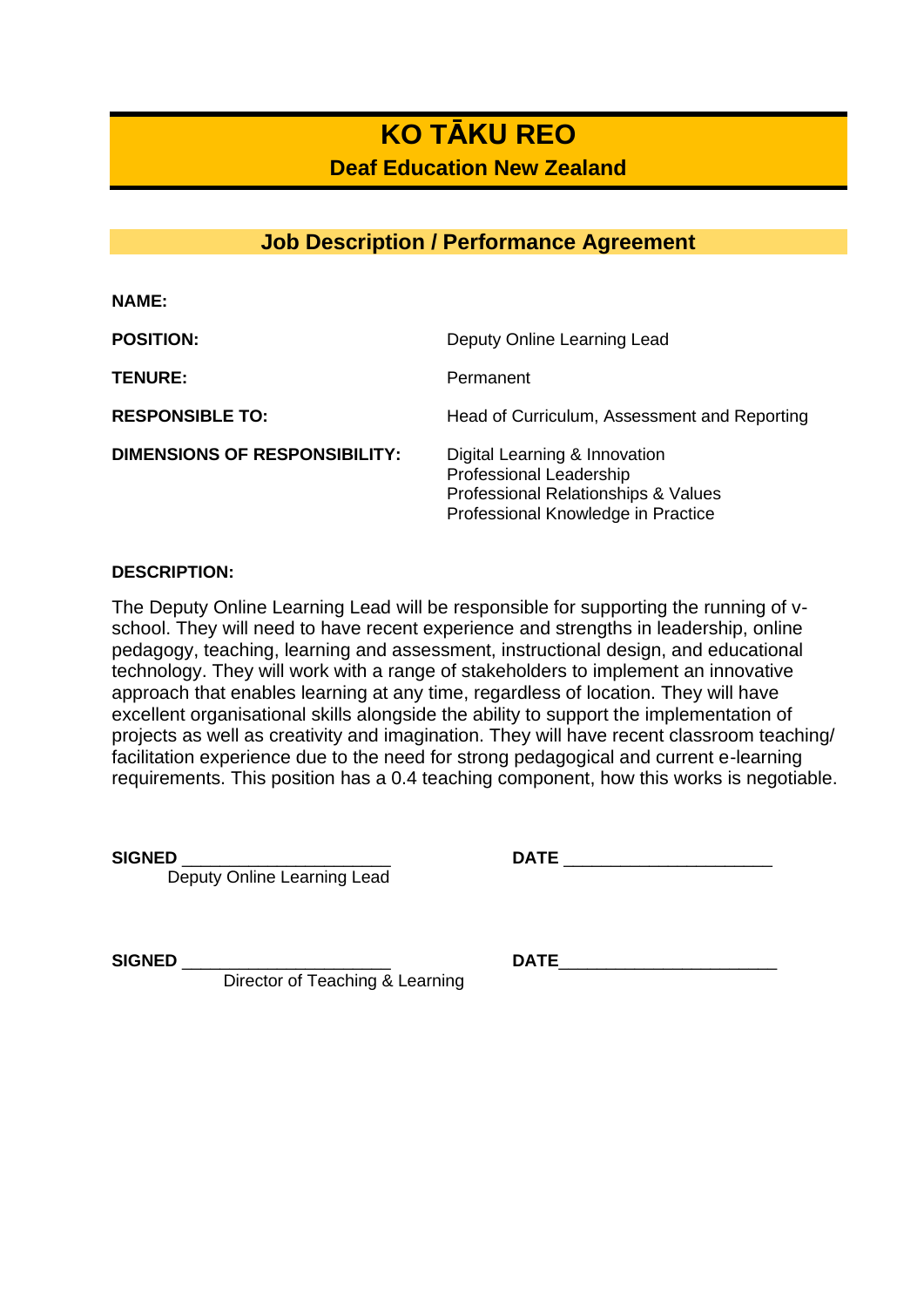# **DIMENSIONS OF RESPONSIBILITY**

## **Dimension One – Digital Learning and Innovation**

Digital Learning throughout the organisation is innovative and informed by best practice, with staff fully supported in the implementation of digital technologies and practices.

| <b>Criteria</b>                                                                                                                                                                                             | <b>Key Tasks/Indicators</b>                                                                                                                                                                                                                                                                                                                                                                                                                                                                                                                        |
|-------------------------------------------------------------------------------------------------------------------------------------------------------------------------------------------------------------|----------------------------------------------------------------------------------------------------------------------------------------------------------------------------------------------------------------------------------------------------------------------------------------------------------------------------------------------------------------------------------------------------------------------------------------------------------------------------------------------------------------------------------------------------|
| Digital Learning guidelines, policies and technologies are developed<br>in collaboration with Teaching staff and in line with leading practices<br>and pedagogies.                                          | Digital learning pedagogy is innovative and in line with best<br>practice<br>Implements guidelines for digital teaching and learning that<br>incorporate educational rubrics and frameworks including<br>UDL and accessibility principles<br>Implements systems for measuring and evaluating the quality<br>of digital teaching and learning<br>Implements systems for measuring and evaluating the quality<br>of online learning well-being<br>Supports teachers to develop their capability as V-School<br>teachers using appropriate frameworks |
| Reports and recommendations are produced with consultation to best<br>inform digital learning, innovation and strategic planning throughout<br>the organisation, leading to positive outcomes for students. | Supports the online learning lead in relation to innovation<br>and planning<br>Supports with the development and review of guidelines,<br>policies and procedures to support the efficient and effective<br>implementation of online learning<br>Develops and grows relationships with other organisations<br>providing online learning<br>Researches current best practice from around the world                                                                                                                                                  |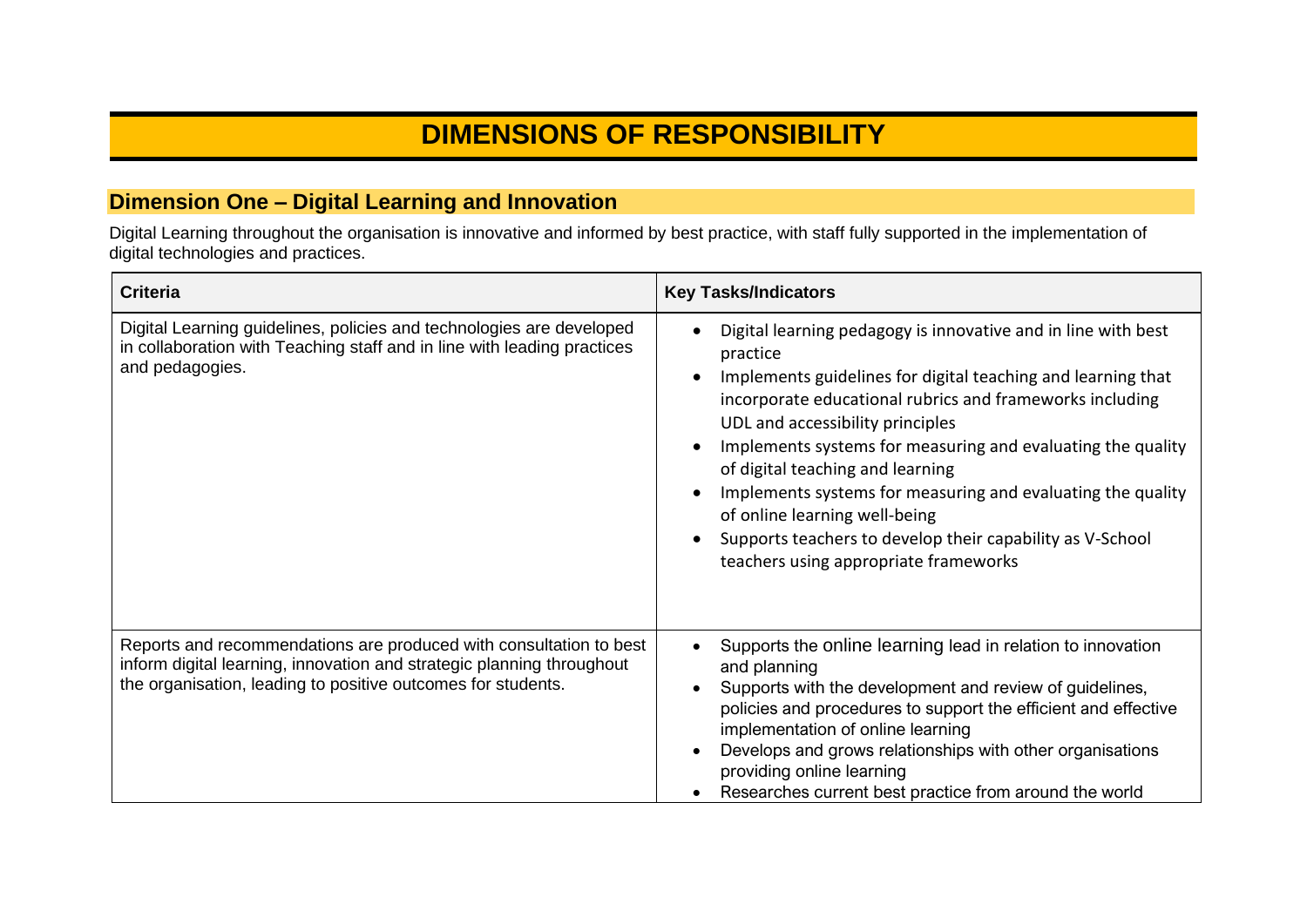|                                                                                                                                          | Supports and implements online learning programmes<br>Makes decisions in accordance with the School's delegations<br>of authority<br>Management of roles and teams that report to this role                                                                                                                                                                                                                                                                                                                                                                                                                                                                                                                                                                     |
|------------------------------------------------------------------------------------------------------------------------------------------|-----------------------------------------------------------------------------------------------------------------------------------------------------------------------------------------------------------------------------------------------------------------------------------------------------------------------------------------------------------------------------------------------------------------------------------------------------------------------------------------------------------------------------------------------------------------------------------------------------------------------------------------------------------------------------------------------------------------------------------------------------------------|
| Teaching staff are supported in relation to digital learning<br>technologies and offered advice and guidance around new<br>technologies. | Contributes towards ensuring digital tools and systems used<br>for online learning are fit for purpose<br>Provides reliable advice about relevant technologies for use in<br>online learning<br>Works with teaching staff and others to scope and<br>recommend use of ICTs for use in the school<br>Offers recommendations and works through considerations of<br>others.<br>Demonstrates functional relationships with colleagues.<br>Support curriculum requirements to align with learning<br>objectives.<br>Uses digital design to enhance the syllabus.<br>Support teachers to use conceptually powerful curriculum<br>materials.<br>Support educational taxonomies are used to design and<br>analyse discussion questions that promote critical thinking. |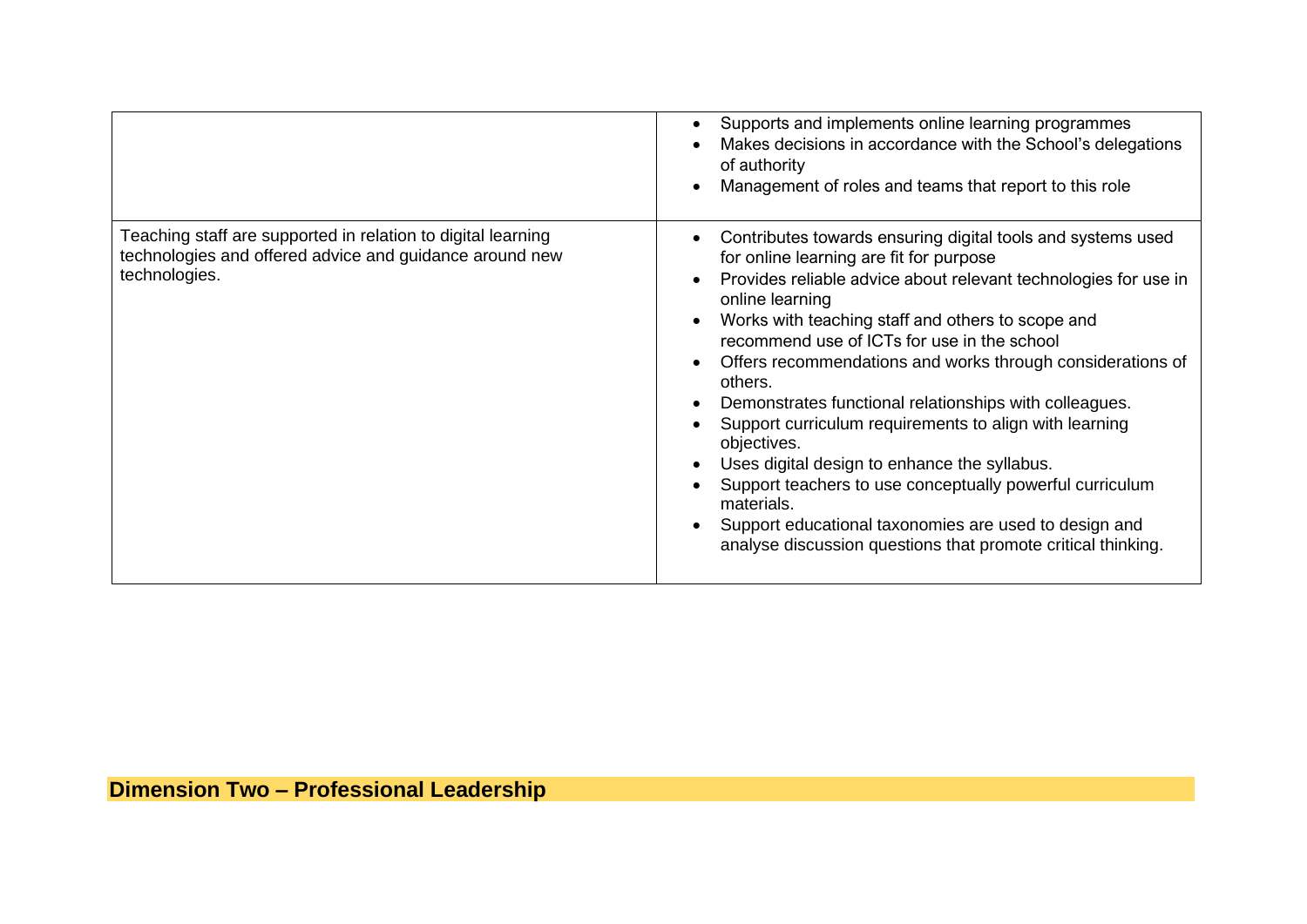The Deputy Online Learning Lead acts professionally, in alignment with the strategic direction and in a manner that improves outcomes for all ākonga.

| <b>Criteria</b>                                                                                                                                                                      | <b>Key Tasks/Indicators</b>                                                                                                                                                                                                                                                                                                                                                                                                                                                                |
|--------------------------------------------------------------------------------------------------------------------------------------------------------------------------------------|--------------------------------------------------------------------------------------------------------------------------------------------------------------------------------------------------------------------------------------------------------------------------------------------------------------------------------------------------------------------------------------------------------------------------------------------------------------------------------------------|
| Professional leadership throughout the school is effective, functional<br>and based on integrity and respect.                                                                        | • Builds and role models trusting relationships through active<br>listening, caring for others, and demonstrating personal integrity.<br>• Conducts themselves with exemplary practice, and is a role model<br>to others.<br>• Effectively manages the delicate balance between supporting and<br>challenging others.<br>• Provides opportunities for professional conversations that help<br>teachers to share expertise and strategies that improve student<br>learning and achievement. |
|                                                                                                                                                                                      | • Is open and responsive to professional conversations and<br>feedback.                                                                                                                                                                                                                                                                                                                                                                                                                    |
| All departments, teams and individuals within the organisation<br>support the strategic direction to align practice with the best interests<br>of learners, staff and the community. | • Drives and models behaviours in a way that articulates, supports<br>and furthers the organisation's mission, vision and strategic<br>direction.                                                                                                                                                                                                                                                                                                                                          |
|                                                                                                                                                                                      | • Collaborates with the online learning lead to ensure teaching and<br>learning practices and programmes align with the strategic<br>direction of the organisation.<br>• Works collaboratively with colleagues to embed the strategic<br>direction into all areas of the organisation.                                                                                                                                                                                                     |
|                                                                                                                                                                                      | • Reviews how personal and departmental practice aligns with the<br>mission, vision and strategic direction, suggesting improvements<br>and implementing change.                                                                                                                                                                                                                                                                                                                           |
|                                                                                                                                                                                      | • Disseminates good practice in using assessment data to support<br>future planning across the school.                                                                                                                                                                                                                                                                                                                                                                                     |
|                                                                                                                                                                                      | • Encourages all members of staff to recognise and fulfil their<br>statutory responsibilities for all pupils.                                                                                                                                                                                                                                                                                                                                                                              |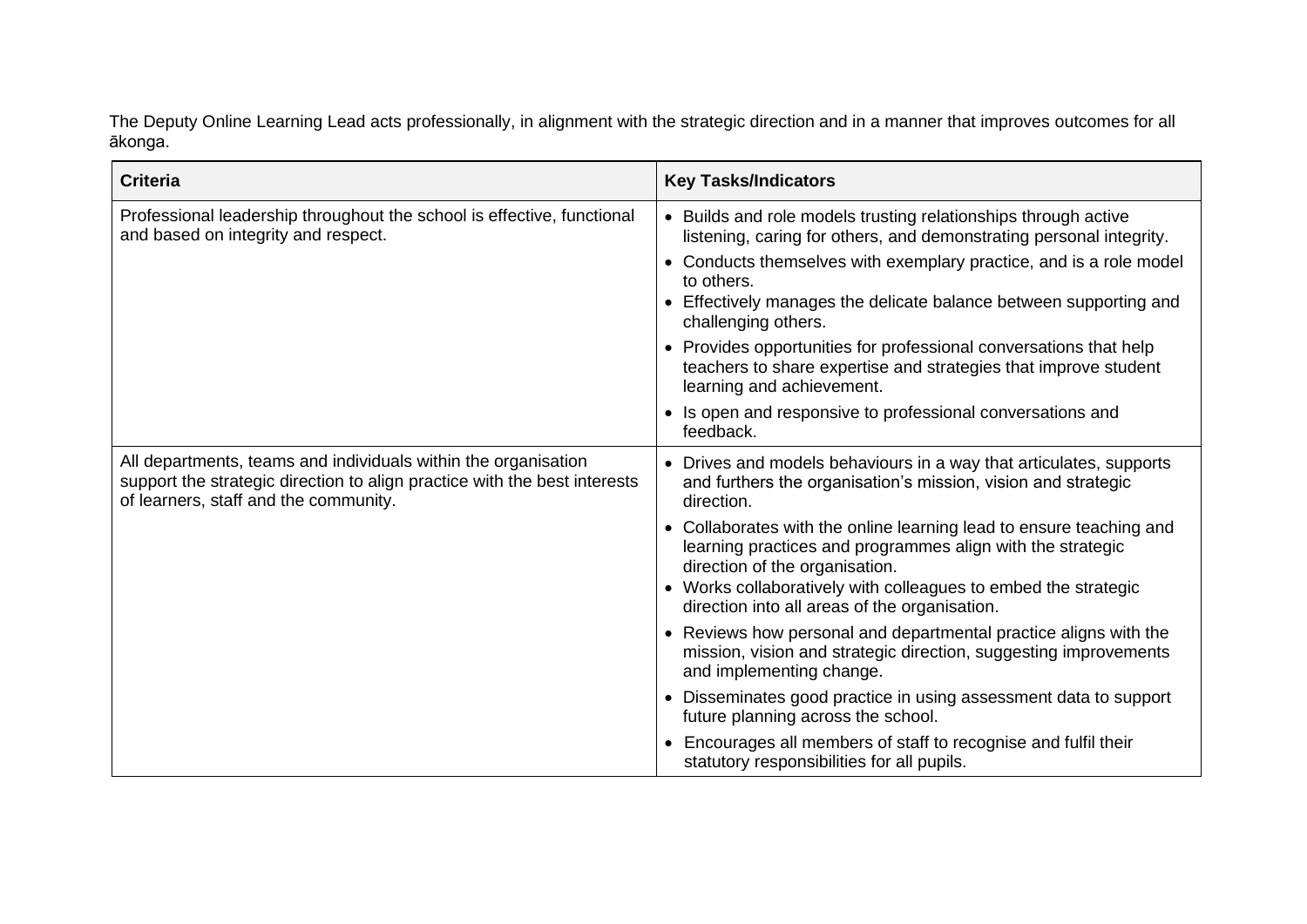| Leadership in change management is evident throughout the<br>organisation.                                                     | • Support and embed a philosophy that recognises the importance of<br>ongoing innovation and change.<br>• Ensures changes are implemented smoothly in a way that is most<br>likely to lead to the adoption of new practices. |
|--------------------------------------------------------------------------------------------------------------------------------|------------------------------------------------------------------------------------------------------------------------------------------------------------------------------------------------------------------------------|
|                                                                                                                                | • Is a subject-matter-expert in their area of responsibility, enabling<br>any change to be informed by best practice and communicated<br>effectively.                                                                        |
|                                                                                                                                | • Understands and harnesses that change on a large scale<br>invariably needs a team approach to leadership.                                                                                                                  |
|                                                                                                                                | • Shows ability to communicate the rationale for any change.                                                                                                                                                                 |
|                                                                                                                                | • Has knowledge of the ongoing conditions needed to support shifts<br>in teaching practice.                                                                                                                                  |
|                                                                                                                                | Monitors and assesses the impact of the change and adjusts when<br>needed.                                                                                                                                                   |
| A proactive approach to problem solving is adopted by all, as they<br>take steps to work through problems to create solutions. | • Explicitly checks own assumptions.                                                                                                                                                                                         |
|                                                                                                                                | Relates the problem to the wider vision and values of the<br>organisation.                                                                                                                                                   |
|                                                                                                                                | • Actively seeks the interpretations of others.                                                                                                                                                                              |
|                                                                                                                                | • Anticipates obstacles and how they could be overcome.                                                                                                                                                                      |
|                                                                                                                                | • Identifies and reports any risk to appropriate people in a timely<br>manner.                                                                                                                                               |

# **Dimension Three – Professional Relationships And Values**

The Deputy Online Learning Lead engages in appropriate professional relationships and demonstrates commitment to professional values.

| <b>Criteria</b>                                                                                                     | <b>Key Tasks/Indicators</b>                                                                                               |
|---------------------------------------------------------------------------------------------------------------------|---------------------------------------------------------------------------------------------------------------------------|
| Professional and effective relationships are established that focus on<br>the learning and wellbeing of all akonga. | Leads and engages in ethical, respectful, positive and collaborative<br>professional relationships with:<br><b>Akonga</b> |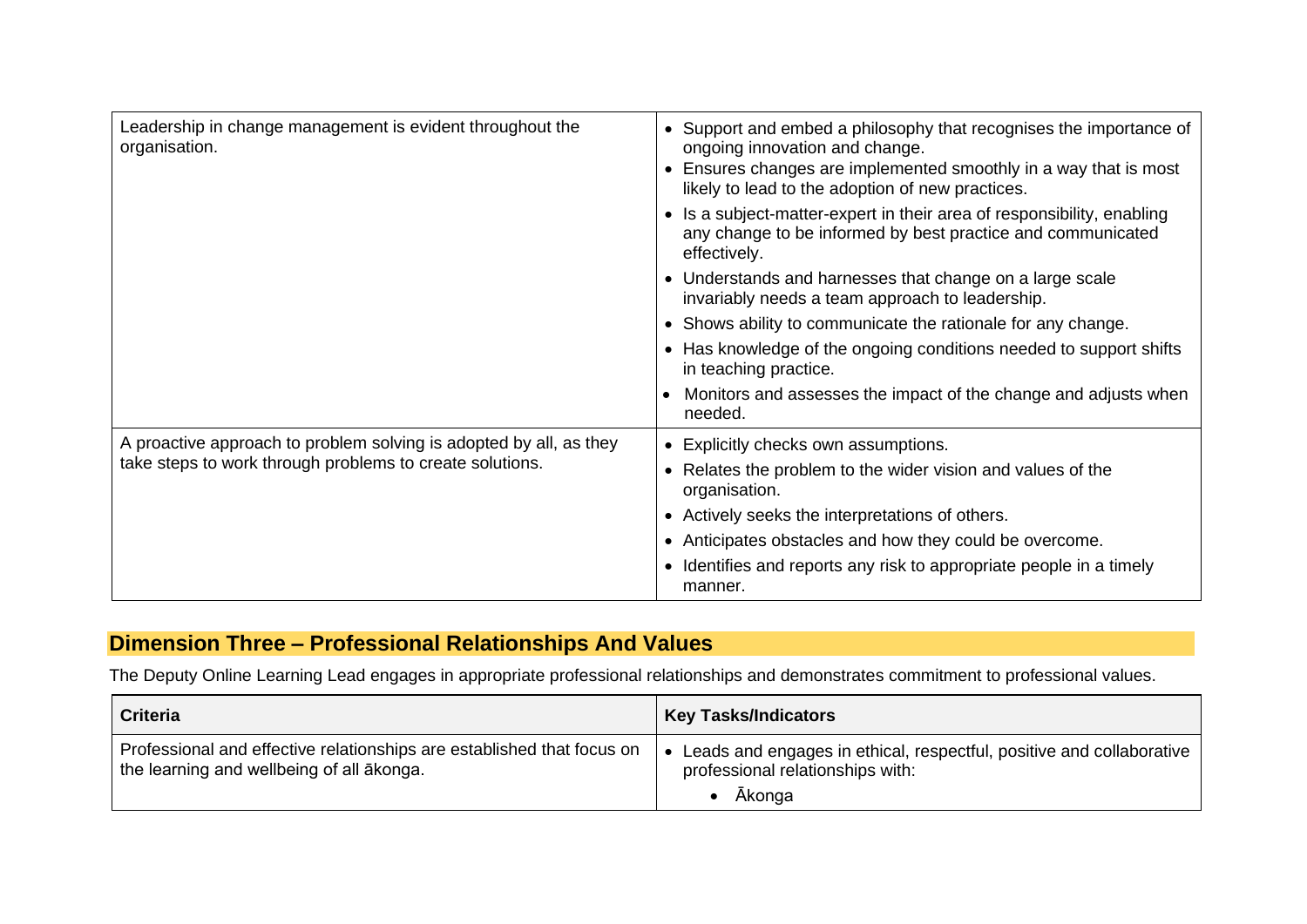|                                                                                                                                                   | • Teaching colleagues, support staff and other professionals                                                                                                                 |
|---------------------------------------------------------------------------------------------------------------------------------------------------|------------------------------------------------------------------------------------------------------------------------------------------------------------------------------|
|                                                                                                                                                   | Whānau and other carers of ākonga                                                                                                                                            |
|                                                                                                                                                   | Agencies, external stakeholders, groups and individuals in<br>the community                                                                                                  |
|                                                                                                                                                   | • Leads a team-focused ethic and contributes to the cultural life of<br>the school.                                                                                          |
|                                                                                                                                                   | • Fosters a climate of trust, modelling collegiality by working in<br>partnership with other staff.                                                                          |
|                                                                                                                                                   | • Transparently relays relevant information to other staff in a clear<br>and concise manner as needed.                                                                       |
|                                                                                                                                                   | • Represents the organisation and participates as a member of<br>internal and external committees and organisations.                                                         |
|                                                                                                                                                   | • Ensures whanau and other carers are included and regularly<br>informed in the life of the organisation.                                                                    |
|                                                                                                                                                   | • Creates opportunities to foster whanau engagement with the<br>school.                                                                                                      |
| There is commitment to promoting the emotional, mental and physical<br>wellbeing of all persons within Ko Takū Reo Deaf Education New<br>Zealand. | • Promotes and leads inclusivity throughout the organisation,<br>ensuring all learners feel they belong.                                                                     |
|                                                                                                                                                   | • Takes all reasonable steps to provide and maintain an environment<br>that is physically, socially, culturally and emotionally safe.                                        |
|                                                                                                                                                   | • Takes all reasonable and practical steps to ensure the health and<br>safety of self and others.                                                                            |
|                                                                                                                                                   | • Collaborates and co-ordinates outside agencies and teams to<br>foster the pastoral care of akonga.                                                                         |
|                                                                                                                                                   | • Complies with any reasonable health and safety instruction, policy<br>or procedure and ensure that all hazards, risks and incidents are<br>reported according to protocol. |
|                                                                                                                                                   | • Participates in any required emergency response or exercises to<br>ensure that essential services are able to be maintained.                                               |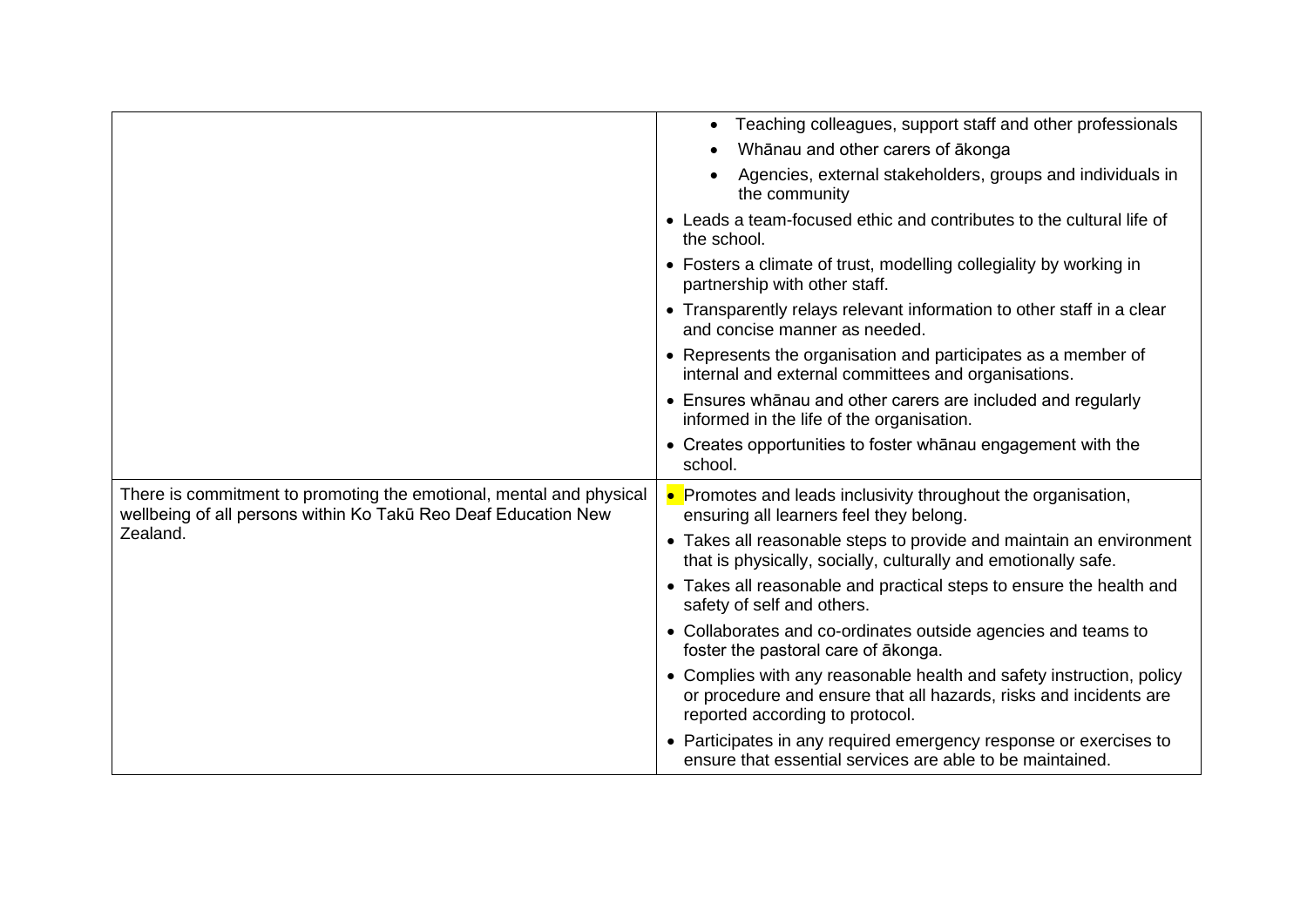| There is respect for, and commitment to best practice around all<br>heritages, languages and cultures, including Bi Lingual Bi Cultural | • Takes responsibility for growing their own confidence in culturally<br>responsible practice.                                                                                                                                              |
|-----------------------------------------------------------------------------------------------------------------------------------------|---------------------------------------------------------------------------------------------------------------------------------------------------------------------------------------------------------------------------------------------|
| pedagogy.                                                                                                                               | • Acknowledges and respects the languages, heritages and cultures<br>of all.                                                                                                                                                                |
|                                                                                                                                         | • Leads and demonstrates commitment to the bicultural partnership<br>in Aotearoa and a commitment to understanding of Te Tiriti o<br>Waitangi.                                                                                              |
|                                                                                                                                         | • Leads and strengthens best practice of Bi Lingual Bi Cultural<br>pedagogy.                                                                                                                                                                |
|                                                                                                                                         | • Develops understanding and use of tikanga and te reo Maori.                                                                                                                                                                               |
|                                                                                                                                         | • Has a good understanding (or is committed to developing an<br>understanding) of Deaf Culture.                                                                                                                                             |
|                                                                                                                                         | • Is committed to improving the use of NZSL throughout the<br>organisation.                                                                                                                                                                 |
|                                                                                                                                         | • Appreciates, respects and affirms others and works effectively with<br>all to create a positive and collaborative school culture.                                                                                                         |
| Staff are committed to ongoing learning, engaging in both formal and                                                                    | • Commits to developing personal skills in the use of NZSL.                                                                                                                                                                                 |
| informal professional learning and development in their professional<br>practice.                                                       | • Engages in the appraisal process for self, ensuring a regular cycle<br>for review, ensuring documentation is complete, self-reflection is<br>engaged, and that there is progress towards and/or achievement of<br>performance indicators. |
|                                                                                                                                         | • Identifies professional learning goals in consultation with<br>colleagues and communicates these to the appraiser when<br>establishing performance expectations.                                                                          |
|                                                                                                                                         | • Identifies and initiates learning opportunities to advance personal<br>professional knowledge and skills.                                                                                                                                 |
|                                                                                                                                         | • Participates responsibly in professional learning opportunities<br>within the learning community.                                                                                                                                         |
|                                                                                                                                         |                                                                                                                                                                                                                                             |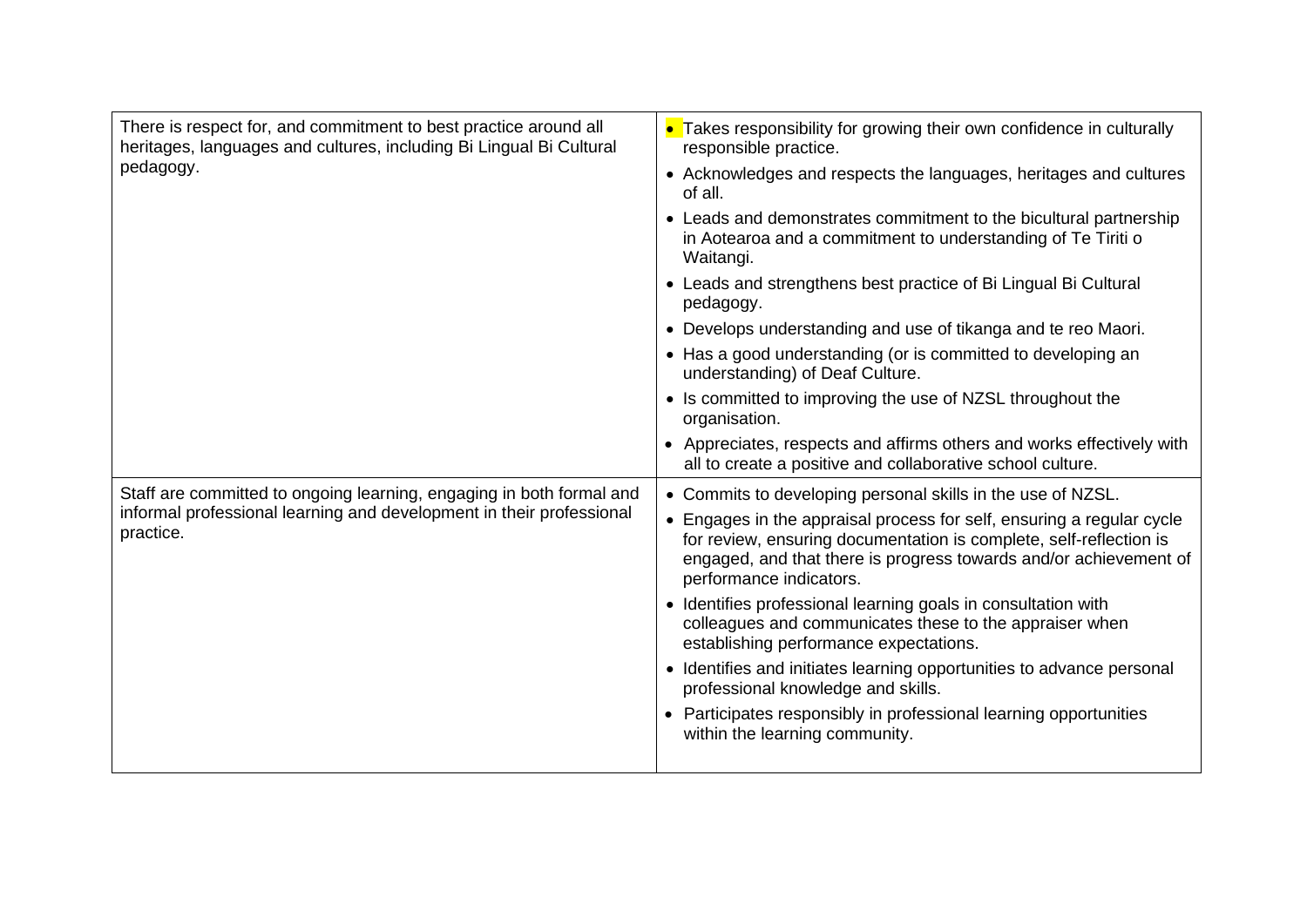| Any additional tasks and/or responsibilities are completed, as<br>requested by the Head of Reporting, Planning & Projects. | Ensures all tasks are completed efficiently and to a high standard.<br>• Is professional in their appearance and manner, positively<br>representing themselves and the organisation to ensure positive<br>perceptions from the internal and external community. |
|----------------------------------------------------------------------------------------------------------------------------|-----------------------------------------------------------------------------------------------------------------------------------------------------------------------------------------------------------------------------------------------------------------|
|                                                                                                                            | Performs additional duties in an efficient manner, to the required<br>standard and within a negotiated timeframe.                                                                                                                                               |

## **Dimension Four – Professional Knowledge In Practice**

Fully registered teachers ensure their professional knowledge and understanding to build a stimulating, challenging and supportive learning environment that promotes learning and success for all ākonga.

| <b>Criteria</b>                                                            | <b>Key Tasks/Indicators</b>                                                                                                                                                                                                                                                                                                                                                        |
|----------------------------------------------------------------------------|------------------------------------------------------------------------------------------------------------------------------------------------------------------------------------------------------------------------------------------------------------------------------------------------------------------------------------------------------------------------------------|
| Learning programmes are appropriate, current and well suited to<br>ākonga. | Conceptualises, plans and implements appropriate learning plans.<br>Clearly articulates the aims of their teaching, gives sound<br>professional reasons for adopting these aims, and implements<br>them in their practice.<br>Through their planning and teaching, demonstrates their<br>knowledge and understanding of relevant content, disciplines and<br>curriculum documents. |
| The learning environment is collaborative, supportive and inclusive.       | Actively promotes an inclusive learning environment.<br>Demonstrates effective management of the learning setting.<br>Incorporates successful strategies to engage and motivate ākonga.<br>Fosters trust, respect and cooperation with and among ākonga.                                                                                                                           |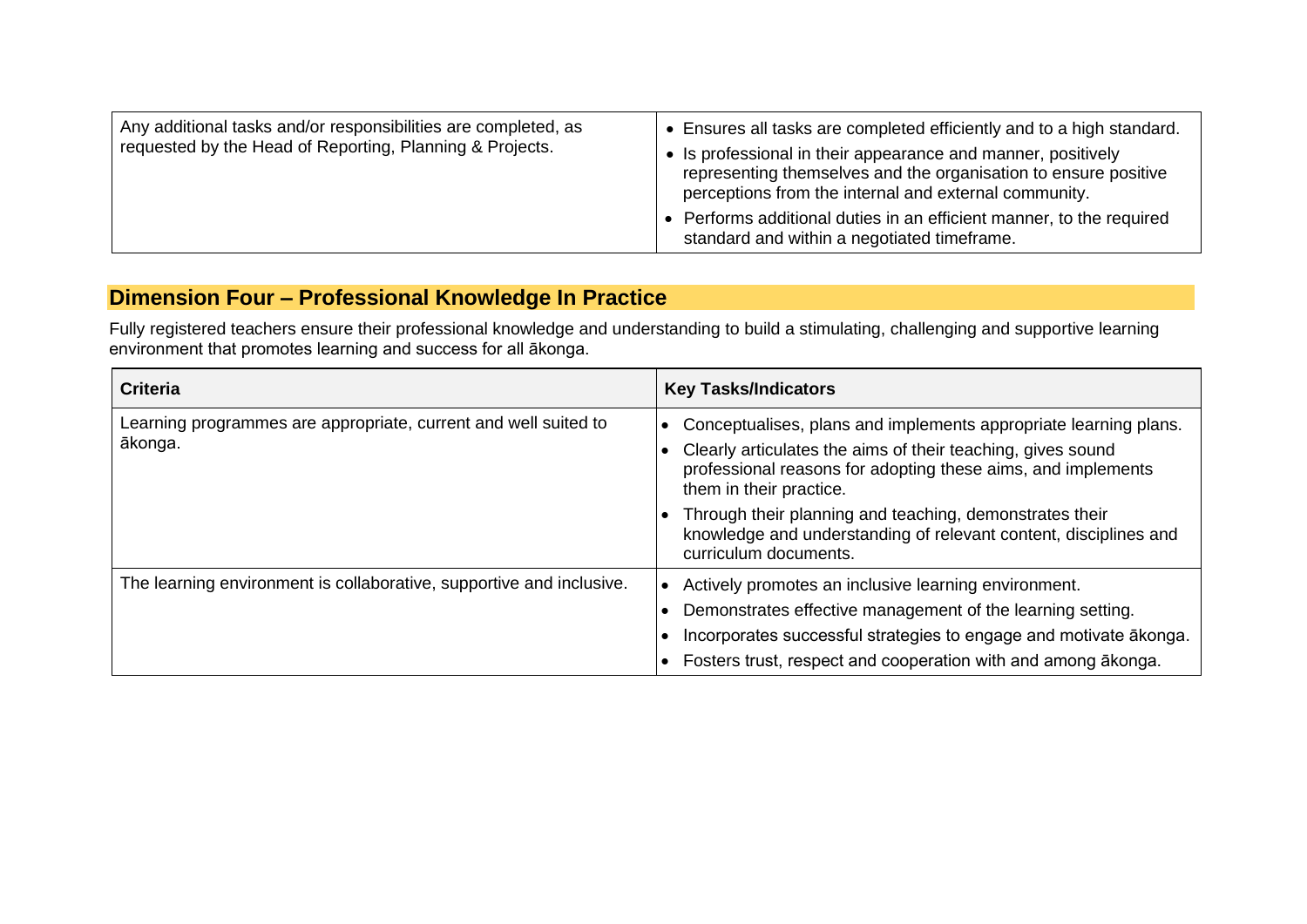| Teachers are subject-matter-experts and have knowledge (or are<br>willing) to learn and understanding of how Deaf/HH ākonga learn.     | • Demonstrates in practice their knowledge and understanding of<br>ākonga learning.                                                                                                                   |
|----------------------------------------------------------------------------------------------------------------------------------------|-------------------------------------------------------------------------------------------------------------------------------------------------------------------------------------------------------|
|                                                                                                                                        | Enables ākonga to make connections between their prior<br>experiences and learning and their current learning activities.                                                                             |
|                                                                                                                                        | • Provides opportunities and support for a konga to engage with,<br>practice and apply new learning to different contexts.                                                                            |
|                                                                                                                                        | • Encourages ākonga to take responsibility for their own learning and<br>behaviour.                                                                                                                   |
|                                                                                                                                        | • Assists ākonga to think critically about information and ideas and to<br>reflect on their learning.                                                                                                 |
| There is an effective response to the diverse language, cultural<br>experiences, and the varied strengths, interests and needs of all. | • Responds effectively to the strengths, interests and needs of all<br>individuals and groups of ākonga.                                                                                              |
|                                                                                                                                        | Demonstrates knowledge and understanding of social and cultural<br>influences on learning, by working effectively in the bicultural and<br>multicultural context of learning in Aotearoa New Zealand. |
|                                                                                                                                        | • Selects teaching approaches, resources, technologies and learning<br>and assessment activities that are inclusive and effective for<br>diverse ākonga.                                              |
|                                                                                                                                        | Modifies teaching approaches to address the needs of individuals<br>and groups of ākonga.                                                                                                             |
| The bicultural context of Aotearoa New Zealand is respected and<br>promoted through teaching and learning.                             | • Works effectively within the bicultural context of Aotearoa New<br>Zealand.                                                                                                                         |
|                                                                                                                                        | • Practices and develops the relevant use of te reo Māori me ngā<br>tikanga-a-iwi in context.                                                                                                         |
|                                                                                                                                        | • Specifically and effectively addresses the educational aspirations<br>of ākonga Māori.                                                                                                              |
|                                                                                                                                        | Displays and actively promotes high expectations in learning for<br>Māori ākonga.                                                                                                                     |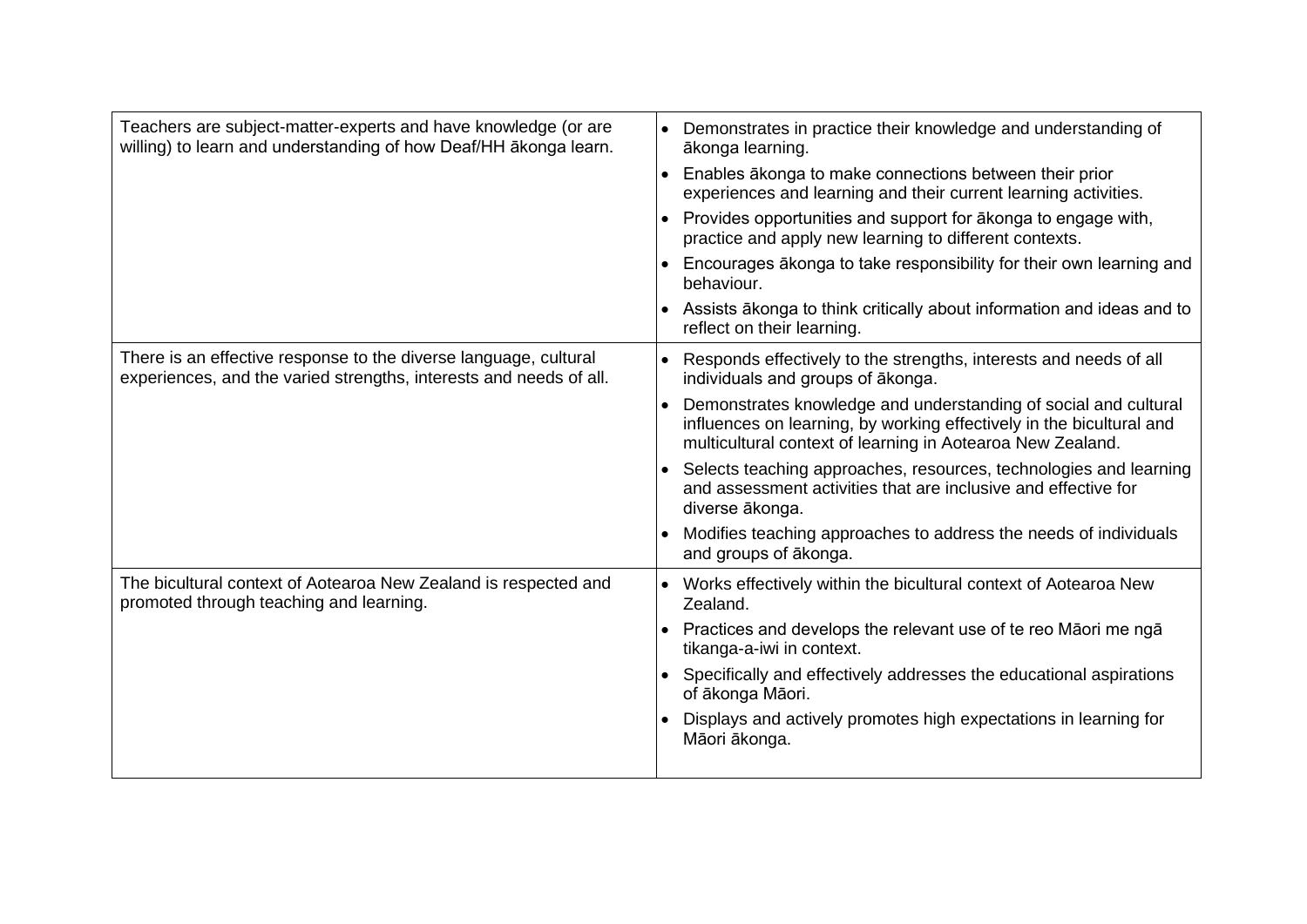| Assessment data is utilised to inform programmes and inform school-<br>wide best practice in teaching and learning. | • Analyses and interprets relevant national, local and school<br>assessment data.                                                                                                   |
|---------------------------------------------------------------------------------------------------------------------|-------------------------------------------------------------------------------------------------------------------------------------------------------------------------------------|
|                                                                                                                     | • Analyses data at a pupil, cohort and whole school level.                                                                                                                          |
|                                                                                                                     | • Researches and inspects evidence to inform policies, practices,<br>expectations, targets and teaching methods.                                                                    |
|                                                                                                                     | Leads and participates in coordination around production and<br>review of school policy and guidelines on assessment.                                                               |
|                                                                                                                     | Identifies plans to assist with putting in place individual pupil<br>programmes.                                                                                                    |
|                                                                                                                     | • Identifies individual programmes needed to meet the needs of all<br>pupils and advise the Director of Teaching and Learning of<br>priorities for expenditure and human resources. |
|                                                                                                                     | Monitors pupil progress on a termly basis from teacher's ongoing<br>assessments against key learning objectives, providing appropriate<br>staff with summary information.           |
|                                                                                                                     | Communicates assessment and achievement information to<br>relevant members of the learning community.                                                                               |
| Critical inquiry and problem solving is utilised by teaching staff in their<br>professional practice.               | Systematically and critically engages with evidence and<br>professional literature to reflect on and refine practice.                                                               |
|                                                                                                                     | Responds professionally to feedback from members of their<br>learning community.                                                                                                    |
|                                                                                                                     | Critically examines their own beliefs, including cultural beliefs, and<br>how they impact on their professional practice and the<br>achievement of ākonga.                          |
|                                                                                                                     |                                                                                                                                                                                     |